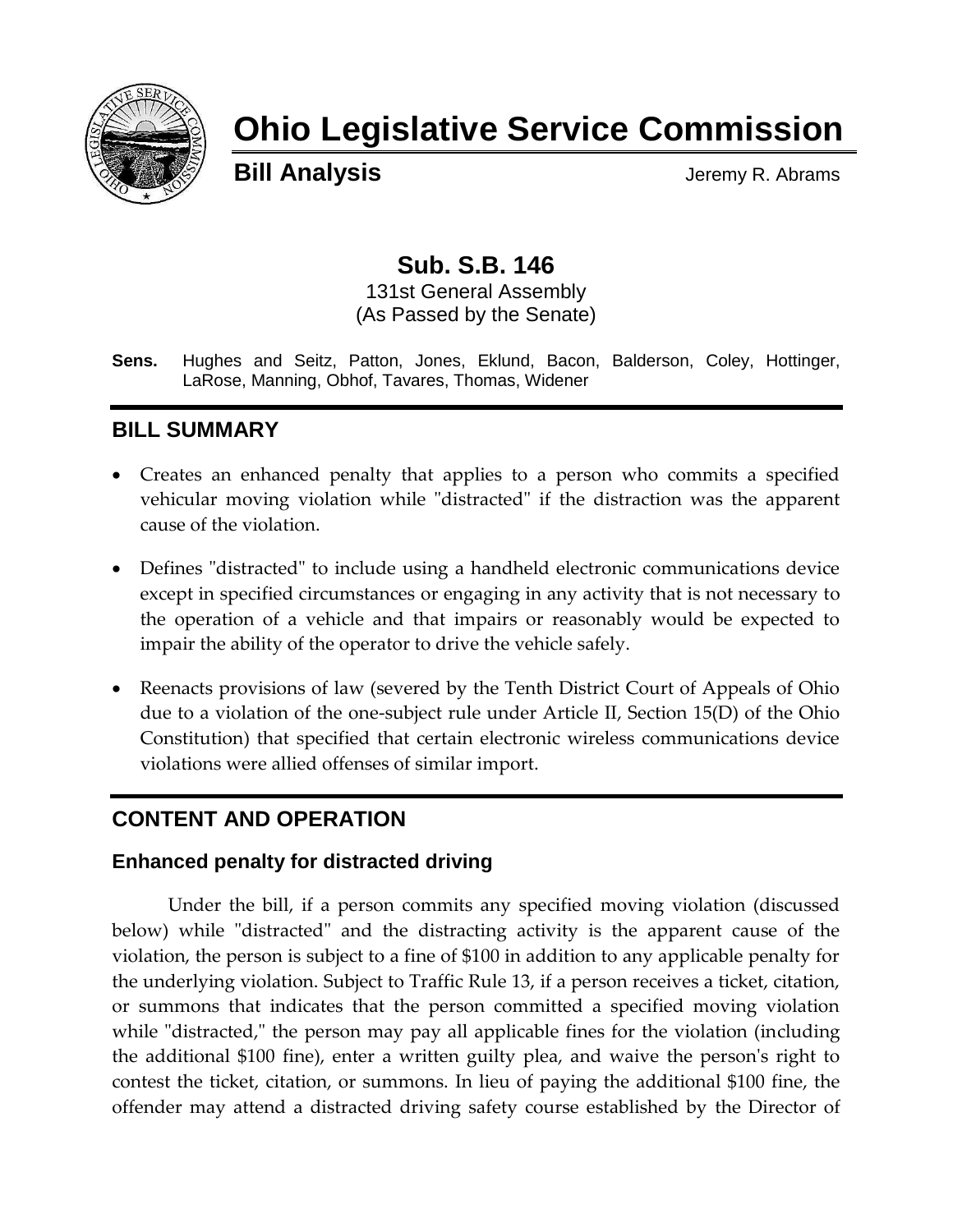Public Safety. If the offender attends and successfully completes the course, the offender will be issued written evidence that the offender successfully completed the course to be submitted to the court and will be required to pay the standard fine established for the violation, but not the additional  $$100$  fine.<sup>1</sup>

If the person appears in person in a trial to contest the ticket, citation, or summons, and pleads guilty to or is convicted of the violation, the court has discretion to impose the applicable penalty for the underlying violation as well as an additional fine of not more than \$100. If the court imposes upon the offender the additional fine of not more than \$100, the court must inform the offender that, in lieu of payment of the additional fine, the offender instead may choose to attend the distracted driving safety course described above. If the offender attends and successfully completes the course, the offender will be issued written evidence that the offender successfully completed the course to be submitted to the court and will be required to pay the total amount of the fine established for the violation, but not the additional fine of not more than \$100. 2

#### **Definition of "distracted"**

For purposes of the enhanced penalty for distracted driving, "distracted" means doing either of the following while operating a vehicle:

(1) Using a handheld electronic wireless communications device, except when using: the device's speakerphone; a wireless technology standard for exchanging data over short distances; a voice operated or hands-free device that allows the person to use the electronic wireless communications device without the use of either hand except to activate, deactivate, or initiate a feature or function; or any device that is physically or electronically integrated into the motor vehicle.

(2) Engaging in any activity that is not necessary to the operation of a vehicle and that impairs or reasonably would be expected to impair the ability of the operator to drive the vehicle safely.<sup>3</sup>

As used in the bill, "handheld electronic communications device" includes a wireless telephone, a text-messaging device, a personal digital assistant, a computer

 $\overline{a}$ 

 $1$  R.C. 4511.991(B)(1).

<sup>2</sup> R.C. 4511.991(B)(2).

 $3$  R.C. 4511.991(A)(1).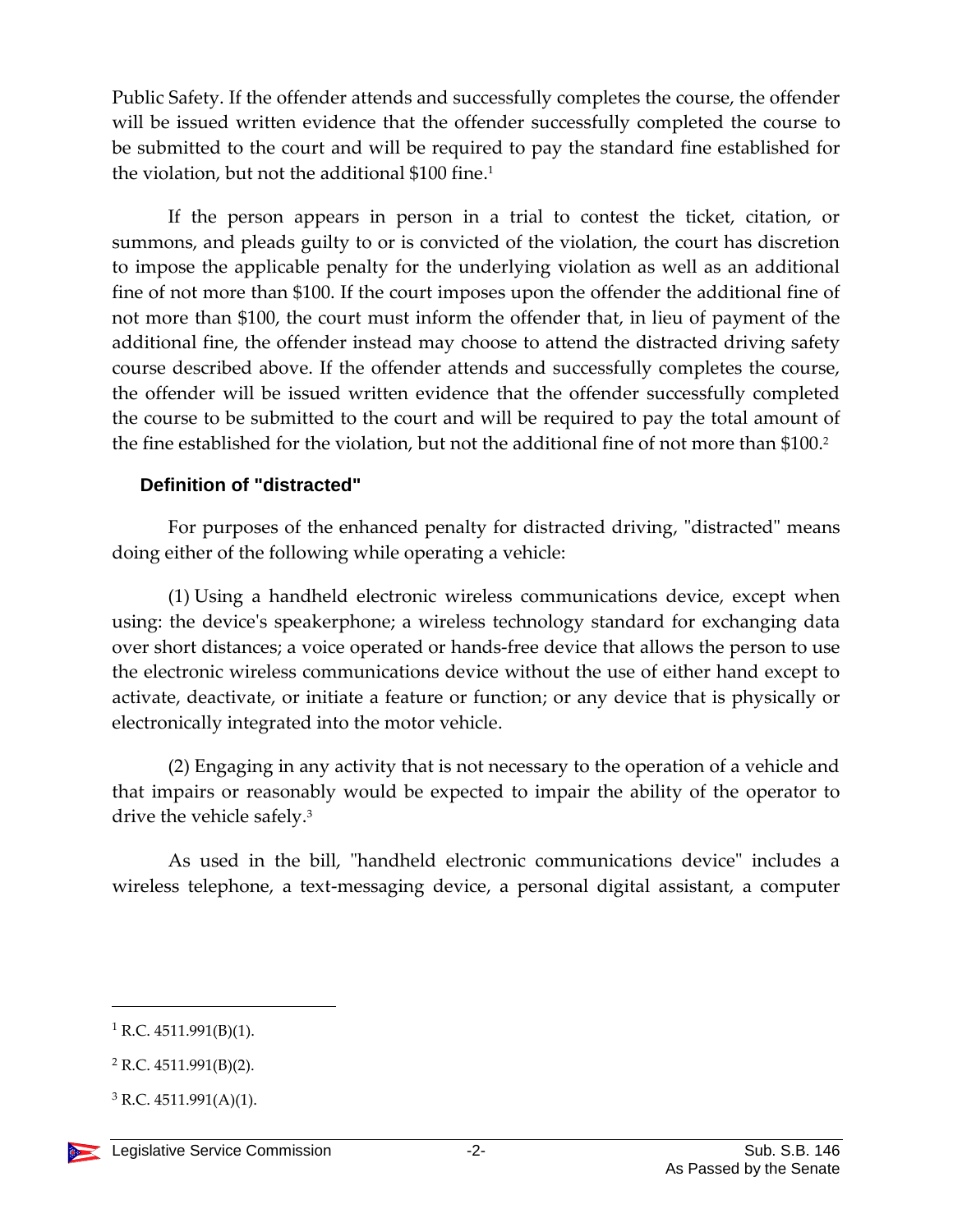(including a laptop computer and a computer tablet), and any other substantially similar wireless device that is designed or used to communicate text.<sup>4</sup>

#### **Exceptions**

Under the bill, "distracted" does not include either of the following:

(1) Operating a motor vehicle while wearing an earphone or earplug over or in both ears at the same time. However, a person who wears earphones or earplugs in that manner may be charged with a violation of the law prohibiting operating a vehicle while wearing earphones over, or earplugs in, both ears.<sup>5</sup>

(2) Conducting any activity while operating a utility service vehicle or a vehicle for or on behalf of a utility, provided that the driver of the vehicle is acting in response to an emergency, power outage, or a circumstance affecting the health or safety of individuals.

As used in the bill, "utility" means a telephone company, an electric light company, a gas company, a natural gas company, or a water-works company. A "utility service vehicle" means a vehicle owned or operated by a utility.<sup>6</sup>

#### **Specified moving violations**

Under the bill, the enhanced penalty for committing a moving violation while distracted only applies to specified violations. General descriptions of those specified violations are provided below:

--As the driver of an emergency or public safety vehicle, failing to proceed through a red light, stop signal, or stop sign with due regard for the safety of others (R.C. 4511.03);

--Occupying any portion of a freeway as a pedestrian, with an animal or animal drawn vehicle, or with any other unauthorized vehicle (R.C. 4511.051);

--Disobeying a traffic control device (R.C. 4511.12);

--Failing to stop at a weigh station, if required (R.C. 4511.121);

 $\overline{a}$ 

 $4$  R.C. 4511.204(G)(1) and 4511.991(A).

 $5 R.C. 4511.991(A)(2)$ .

 $6$  R.C. 4511.991(A)(3).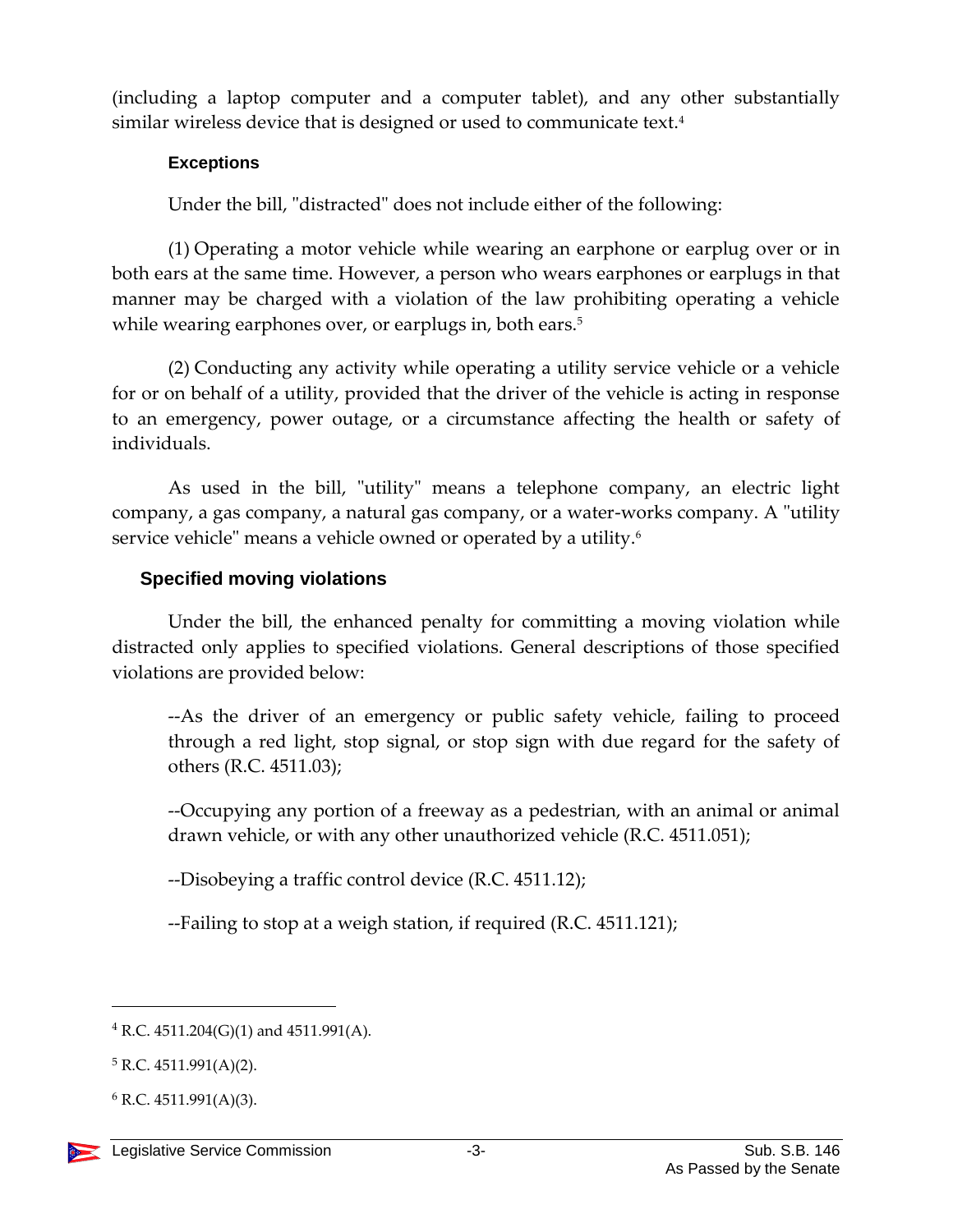--Failing to comply with the requirements related to proceeding through an intersection with a malfunctioning traffic control signal (R.C. 4511.132);

--Committing a speeding violation (R.C. 4511.21 and 4511.211);

--Failing to comply with requirements related to passing specified stationary vehicles that are displaying flashing, oscillating, or rotating lights (R.C. 4511.213);

--Operating a vehicle at an unreasonably slow speed (R.C. 4511.22);

--Operating a vehicle on a highway bridge or other elevated structure at a speed that is greater than the posted maximum speed that can be maintained with safety to the bridge or structure (R.C. 4511.23);

--Operating a vehicle on the wrong side of the road, other than as permitted by law (R.C. 4511.25);

--Failing to give half of the roadway to a vehicle proceeding in the opposite direction (R.C. 4511.26);

--Violating the requirements related to passing a vehicle proceeding in the same direction (R.C. 4511.27, 4511.28, and 4511.29);

--Driving left of center where prohibited (R.C. 4511.30 and 4511.31);

--Driving the wrong direction on a one-way road or through a rotary traffic island (R.C. 4511.32);

--Failing to comply with lane requirements (R.C. 4511.33);

--Following another vehicle more closely than is reasonable and prudent or operating a vehicle in violation of a specified requirement related to following another vehicle (R.C. 4511.34);

--On a divided highway, operating a vehicle other than on the right side or operating over, across, or within the dividing space (R.C. 4511.35);

--Failing to comply with the law governing turning at an intersection or any traffic control device that indicates how to turn at an intersection (R.C. 4511.36);

--Proceeding in the wrong direction upon a curve or near the crest of a grade if the vehicle cannot be seen within 500 feet by a driver proceeding in the opposite direction (R.C. 4511.37);

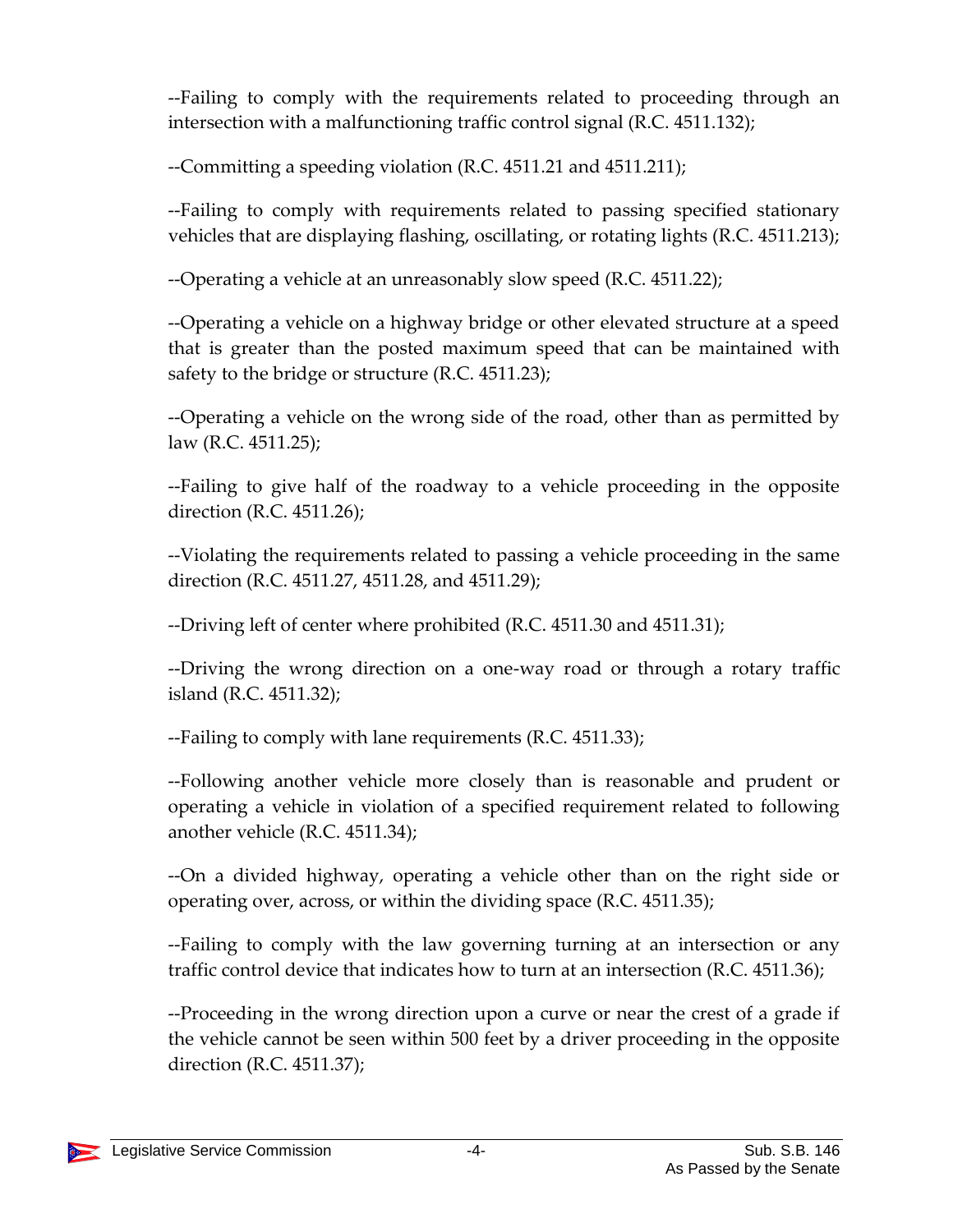--Starting a vehicle prior to when movement may be made with reasonable safety, backing up without exercising vigilance, or backing up on a freeway (R.C. 4511.38);

--Turning or changing lanes without exercising due care or failing to use a turn or stop signal (R.C. 4511.39);

--Failing to properly use arm signals, if appropriate (R.C. 4511.40);

--Failing to comply with the provisions of law governing vehicle right-of-way (R.C. 4511.41 and 4511.42);

--Failing to abide by a stop sign or yield sign (R.C. 4511.43);

--Failing to stop before crossing a sidewalk or entering a street from an alley, building, private road, or driveway (R.C. 4511.431);

--Failing to yield the right-of-way before entering or crossing a highway (R.C. 4511.44);

--Failing to yield the right-of-way to a pedestrian on a sidewalk (R.C. 4511.441);

--Failing to yield the right-of-way to a funeral procession or operating a vehicle as part of a funeral procession without displaying a pennant (R.C. 4511.451);

--Failing to yield the right-of-way to a pedestrian where the right-of-way is unclear (R.C. 4511.46);

--Failing to yield the right-of-way to a blind pedestrian who is guided by a guide dog or who is carrying a cane that is predominately white or metallic (R.C. 4511.47);

--Permitting a person on a bicycle, coaster, roller skates, sled, or other toy vehicle to attach their self to a vehicle (R.C. 4511.54);

--Failing to comply with requirements related to operating a bicycle on a roadway (R.C. 4511.55);

--Failing to comply with requirements for proceeding with regard to a streetcar (R.C. 4511.57, 4511.58, and 4511.59);

--Driving through a safety zone (R.C. 4511.60);

--Failing to stop for a railroad grade crossing or failing to exercise due care before proceeding across such a grade crossing (R.C. 4511.61);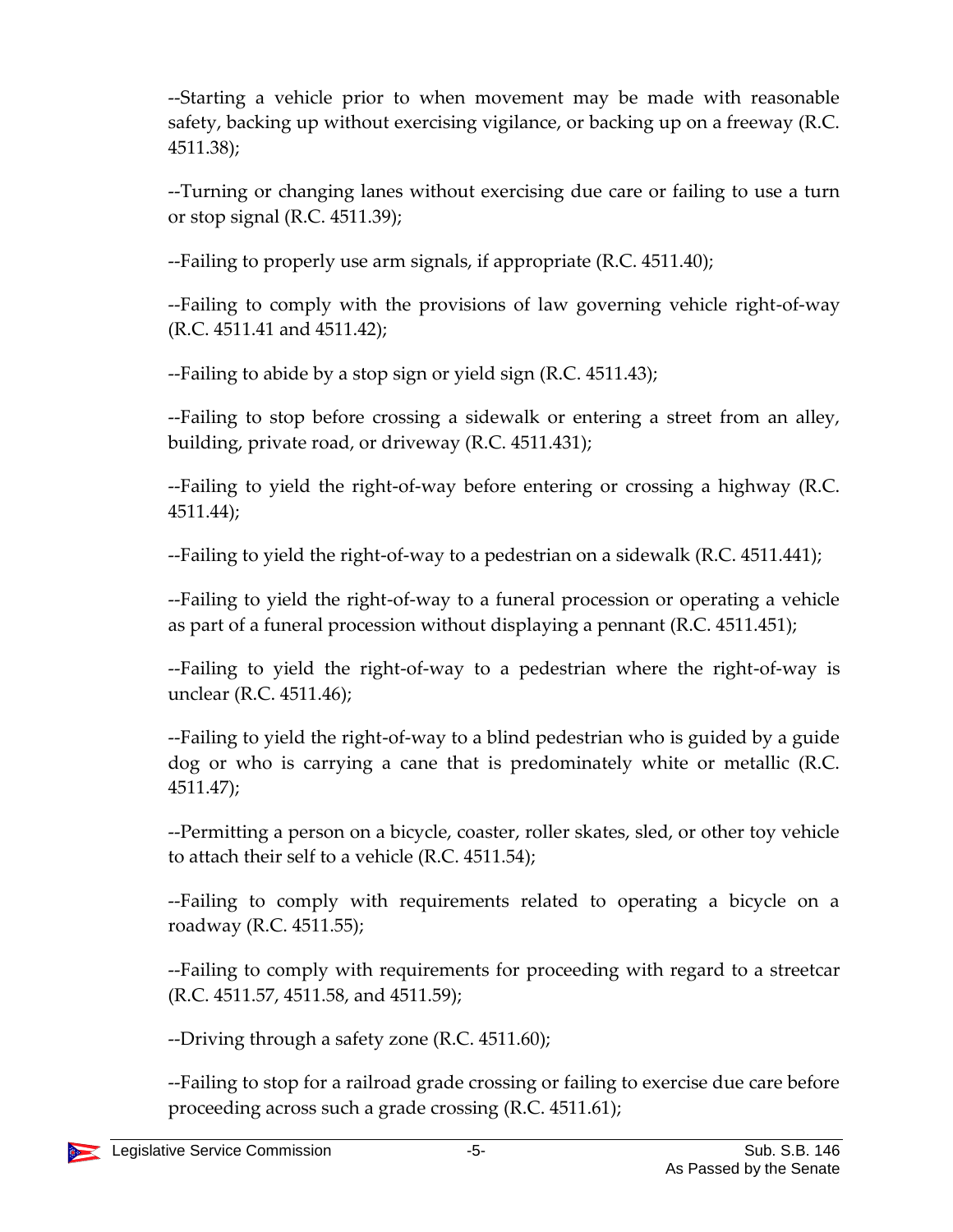--Failing to comply with requirements related to the movement of certain equipment with a low operating speed across a railroad grade crossing (R.C. 4511.64);

--Driving upon, along, or across a highway that is closed and posted with appropriate signs (R.C. 4511.71);

--Driving a vehicle on a sidewalk (R.C. 4511.711);

--Obstructing an intersection, crosswalk, or railroad grade crossing (R.C. 4511.712);

--Operating a motor vehicle, snowmobile, or all-purpose vehicle on a bicycle path (R.C. 4511.713);

--Failing to comply with provisions related to following a public safety or emergency vehicle or parking near a fire truck (R.C. 4511.72); and

--Driving over an unprotected fire hose (R.C. 4511.73).

# **Allied offenses**

The bill reenacts provisions of law that were severed by the Tenth District Court of Appeals of Ohio in *Linndale v. State*, 2014-Ohio-4024; 19 N.E.3d 935 (10th Dist.). In *Linndale*, the court considered whether Sub. H.B. 606 of the 129th General Assembly violated the one-subject rule under Article II, Section 15(D) of the Ohio Constitution, which provides that "[n]o bill shall contain more than one subject, which shall be clearly expressed in its title." Sub. H.B. 606 contained provisions related to the following: (1) the elimination of a judgeship on the Youngstown Municipal Court, (2) an increase in the population threshold for establishing a mayor's court, and (3) the treatment of state and local prohibitions against the use of an electronic wireless communications device while driving as allied offenses of similar import. Upon review, the court determined that the provisions related to the first two subjects above shared a common relationship of regulating the organization and structure of Ohio's statutory courts, but that the provisions regarding the third subject did not. Accordingly, the court found that the provisions related to electronic wireless communications device violations were unconstitutionally enacted and severed those provisions.

The first provision reinstated by the bill specifies that a prosecution for a violation of the law prohibiting the use of a handheld electronic wireless communications device to write, send, or read a text-based communication ("texting while driving") does not preclude a prosecution for a violation of a substantially equivalent municipal ordinance based on the same conduct. However, if an offender is